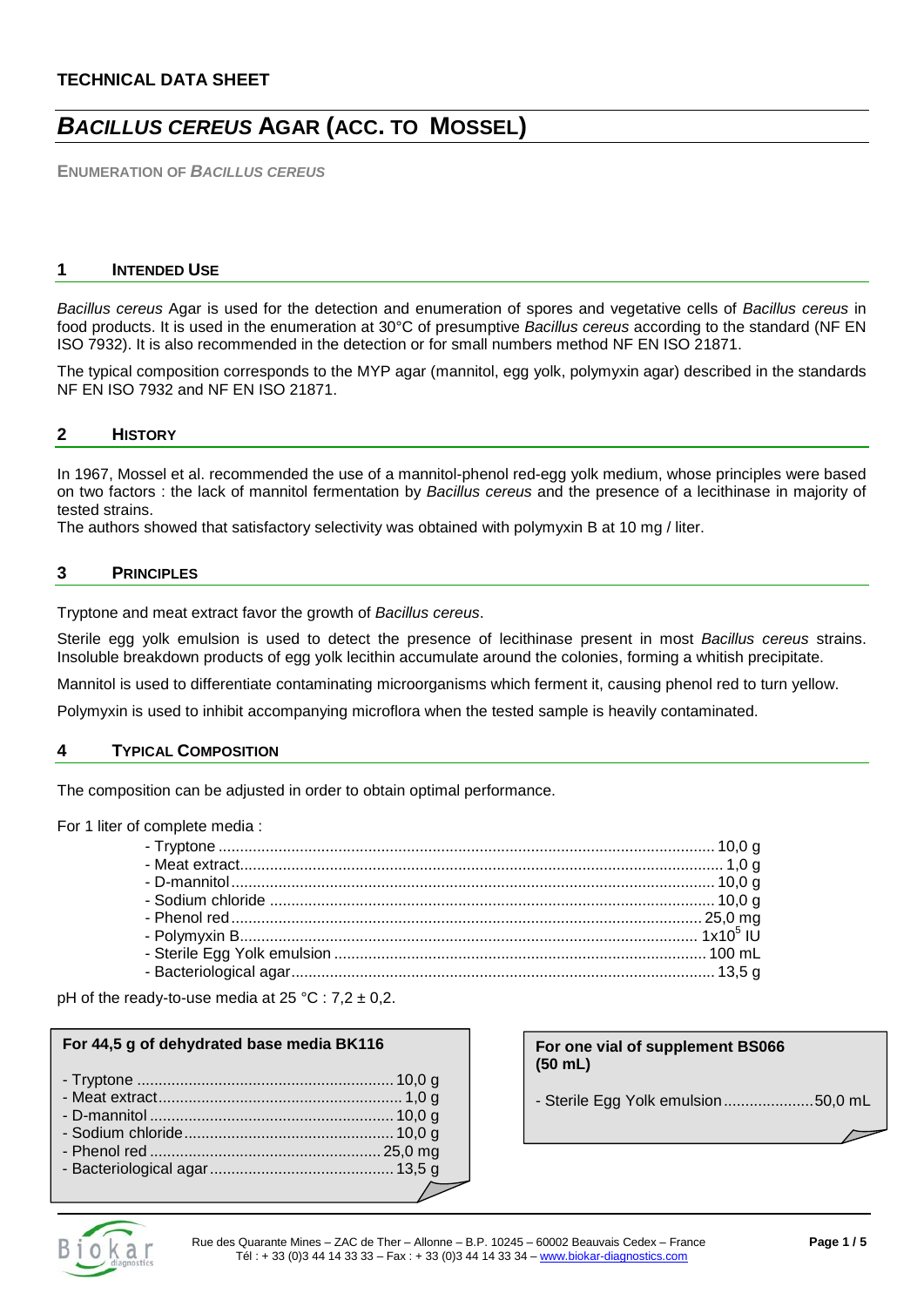#### **For one vial of supplement BS055 (50 mL)**

- Polymyxin B (sulfate)........................... 5x10<sup>4</sup> IU - Sterile egg yolk emulsion...................... 50,0 mL

## **5 PREPARATION**

- Dissolve 44,5 g of dehydrated media (BK116) in 0,9 liters of distilled or demineralized water.
- Slowly bring to boiling, stirring with constant agitation until complete dissolution.
- Dispense 90 mL into vials or flasks.
- Sterilize in an autoclave at 121 °C for 15 minutes.
- Cool and maintain in a molten state at 44-47 °C.
- Into each 90 mL vial of base media, aseptically add 10 mL of sterile egg yolk emulsion with Polymyxin B (BS055).
- Mix well.
- Pour into sterile Petri plates and let solidify on a cold, flat surface.

#### **NOTE :**

In the place of 10 mL of sterile egg yolk emulsion with Polymyxin B, it is possible to add 10 mL of sterile egg yolk emulsion (BS066) and 1 mL of rehydrated Polymyxin B supplement (supplement BS007 reconstituted with 5 mL sterile distilled water).

#### **6 INSTRUCTIONS FOR USE**

#### **Enumeration of** *Bacillus cereus* **at 30 °C (NF EN ISO 7932)**

- Dry the plates in an incubator, covers partially removed..
- Transfer 0.1 mL of the sample to analyze and its serial dilutions to the plates prepared as above or onto complete ready-to-use plates (BM038, BM199). • Spread the inoculum on the surface of the agar with a sterile triangle.
- Incubate at 30 °C for 18 to 24 hours. If the colonies are not readily visible, prolong the incubation an additional 24 hours.

## **Detection or low bacterial numbers of** *Bacillus cereus* **(NF EN ISO 21871)**

- On the surface of the media prepared as above or by using pre-poured plates (BM038, BM199), re-inoculate a loop of each enrichment broth.
- Incubate at 30 °C for 18 to 24 hours. If the colonies are not readily visible, prolong the incubation an additional 24 hours.

## **7 RESULTS**

Presumed colonies of *Bacillus cereus* are pink (mannitol-negative) and almost always surrounded by a halo of precipitate, indicating the production of lecithinase. In general they measure 2 to 5 mm and present irregular, stringy borders.

#### **NOTE :**

If the plates have a high level of contaminating flora that ferment mannitol, the pink color of the agar and the *Bacillus cereus* colonies may cause visibility problems in identification.

#### See ANNEX 1 : PHOTO SUPPORT.

**Per vial of supplement Polymyxin B BS007 Qsp 500 mL**

- Polymyxin B ........................................ 5x104 IU)



 **Inoculation : 0,1 mL on surface**

**18 h to 48 h at 30 °C**

**Incubation :** 

 **Reconstitution : 44,5 g for 900 mL**

 **Sterilization : 15 min at 121 °C**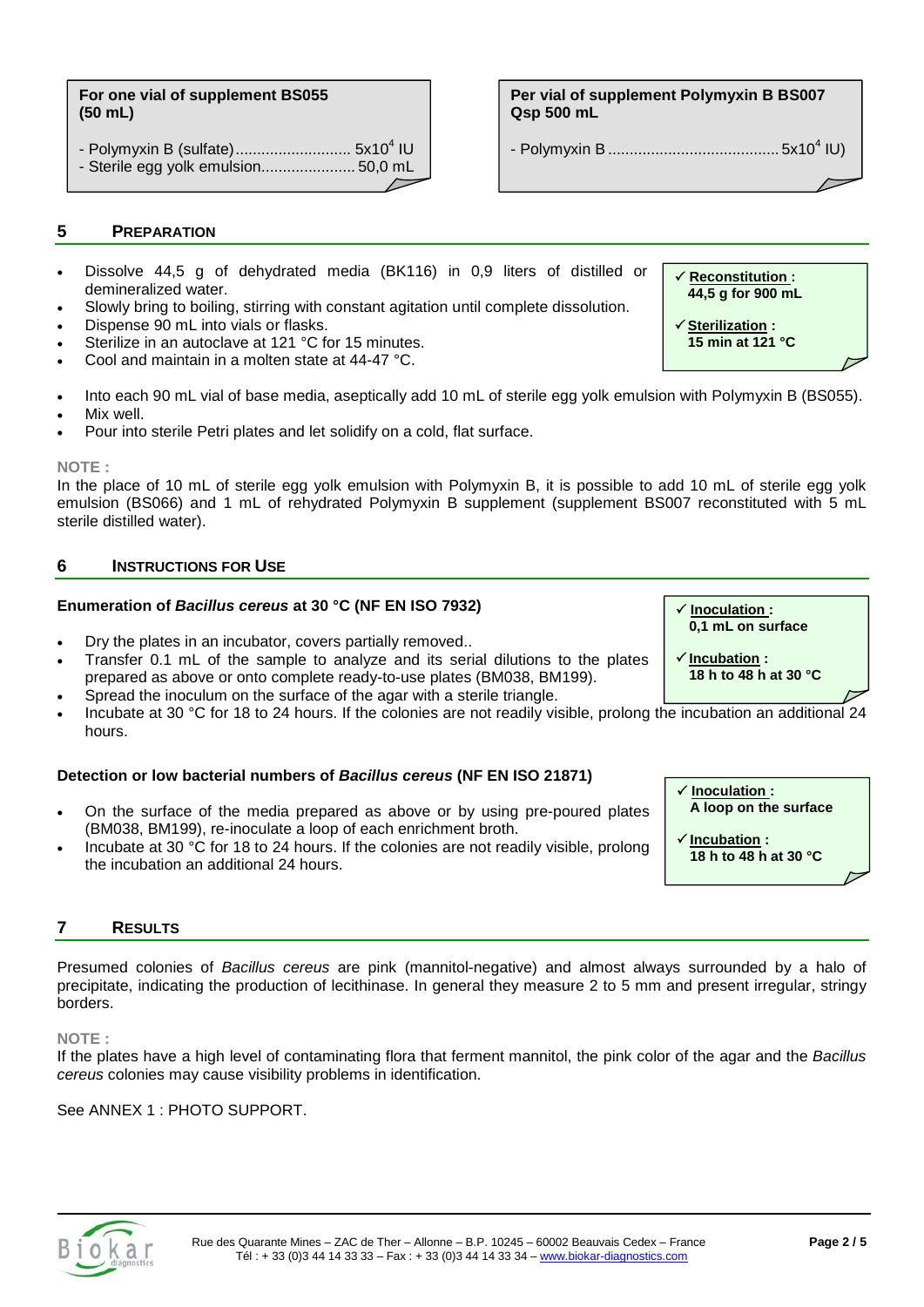## **8 QUALITY CONTROL**

**Dehydrated base media** : pinkish powder, free-flowing and homogeneous. **Supplement Polymyxin B :** white, giving rise to a colorless and limpid solution upon reconstitution. **Egg yolk supplements** : yellowish emulsion, opaque, presenting a re-suspendable precipitate. **Prepared (complete) media** : pink to orange agar, opaque.

Typical culture response after 24  $_{(1)}$  or 48 hours of incubation at 30 °C (NF EN ISO 11133) :

| Microorganisms                    |                   | Growth                     | <b>Characteristics</b>         |
|-----------------------------------|-------------------|----------------------------|--------------------------------|
| $_{(1)}$ Bacillus cereus          | <b>WDCM 00001</b> | Good to excellent, score 2 | Pinkish colonies with a halo   |
| Bacillus subtilis ssp. spizizenii | <b>WDCM 00003</b> | Limited, score 1-2         | Yellow colonies without a halo |
| Escherichia coli                  | <b>WDCM 00013</b> | Inhibited, score 0         | $\overline{\phantom{a}}$       |

## **9 STORAGE / SHELF LIFE**

**Dehydrated base media :** 2-30 °C. **Pre-poured media in Petri plates :** 2-8 °C. **Sterile egg yolk emulsion :** 2-8 °C **Sterile egg yolk emulsion with Polymyxin B :** 2-8 °C **Polymyxin B Selective Supplement :** 2-8 °C. The expiration dates are indicated on the labels.

**Prepared base media in vials (\*) :** 180 days at 2-8 °C. **Prepared complete media in plates (\*) :** 30 days at 2-8 °C. **Rehydrated Polymyxin B Supplement (\*)** : 30 days at 2-8 °C. (\*) Benchmark value determined under standard preparation conditions, following manufacturer's instructions.

## **10 PACKAGING**

#### **Dehydrated base media (without egg yolk nor Polymyxin B) :** 500 g bottle ......................................................................................................................................................... BK116HA **Sterile egg yolk emulsion with Polymyxin B :** 10 x 50 mL vials .................................................................................................................................................. BS05508 **Sterile egg yolk emulsion :** 10 x 50 mL vials ................................................................................................................................................... BS06608 **Polymyxin B Selective Supplement:** 10 vials ................................................................................................................................................................ BS00708 **Pre-poured media in Petri plates (Ø 90 mm) :** 20 plates .............................................................................................................................................................. BM03808 120 plates ............................................................................................................................................................ BM19908

## **11 BIBLIOGRAPHY**

Mossel, D.A.A., Koopman, M.J., and Jongerius, E. 1967. Enumeration of *Bacillus cereus* in Foods. App. Microb., 15, (3): 650-653.

NF EN ISO 7932. Juillet 2005. Microbiologie des aliments. Méthode horizontale pour le dénombrement de *Bacillus cereus* présomptifs. Technique par comptage des colonies à 30 °C.

NF EN ISO 21871. Juillet 2006. Microbiologie des aliments. Méthode horizontale pour le dénombrement de *Bacillus cereus* présumés en petit nombre. Technique du nombre le plus probable et méthode de recherche.

NF EN ISO 11133. Juillet 2014. Microbiologie des aliments, des aliments pour animaux et de l'eau. Préparation, production, stockage et essais de performance des milieux de culture.

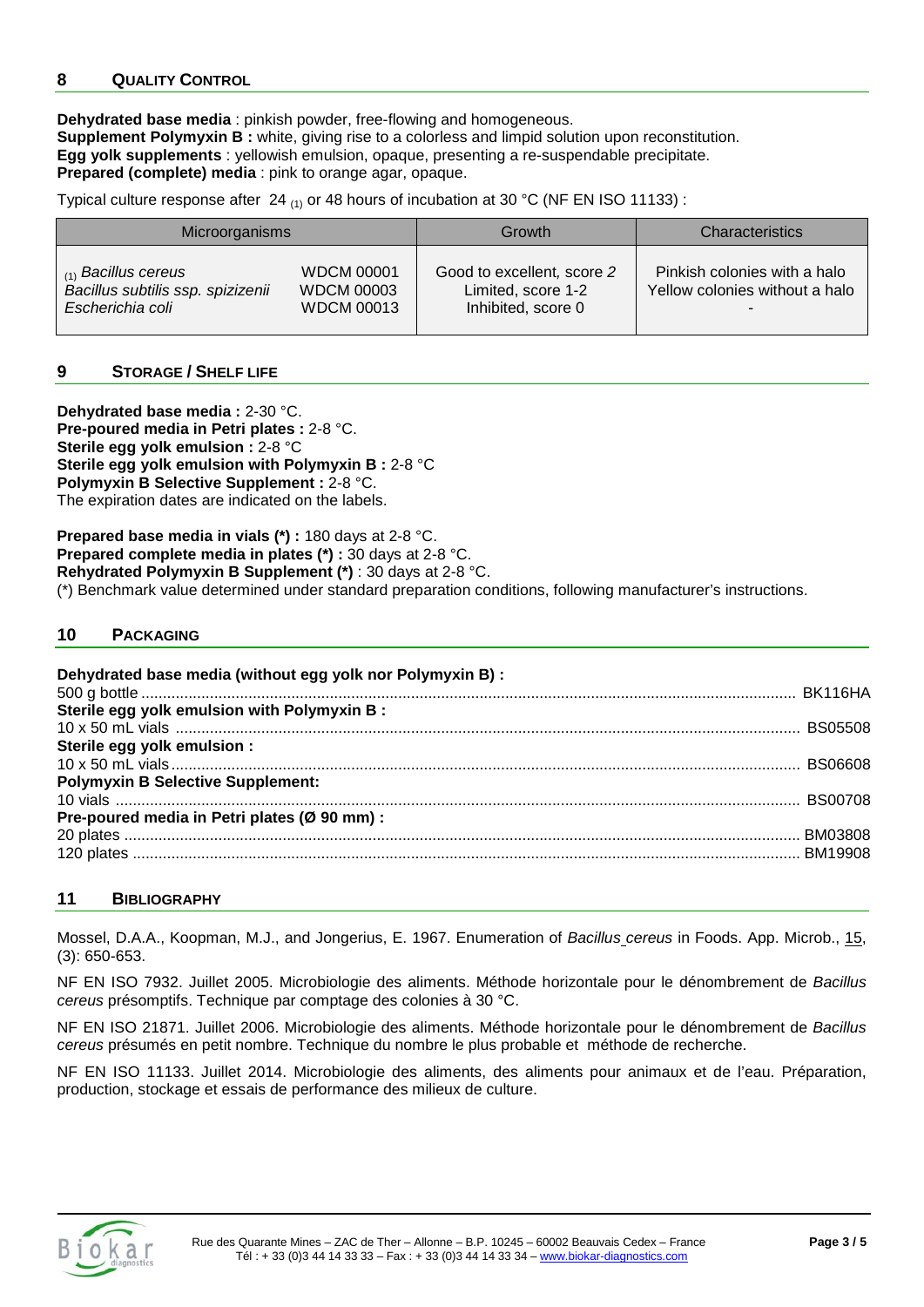The information provided on the labels take precedence over the formulations or instructions described in this document and are susceptible to modification at any time, without warning.

Document code : BACILLUS MOSSEL\_ENv10 Creation date : 02-2003<br>Updated : 04-2018 Updated : Origin of revision : Addition of new packaging BM19908